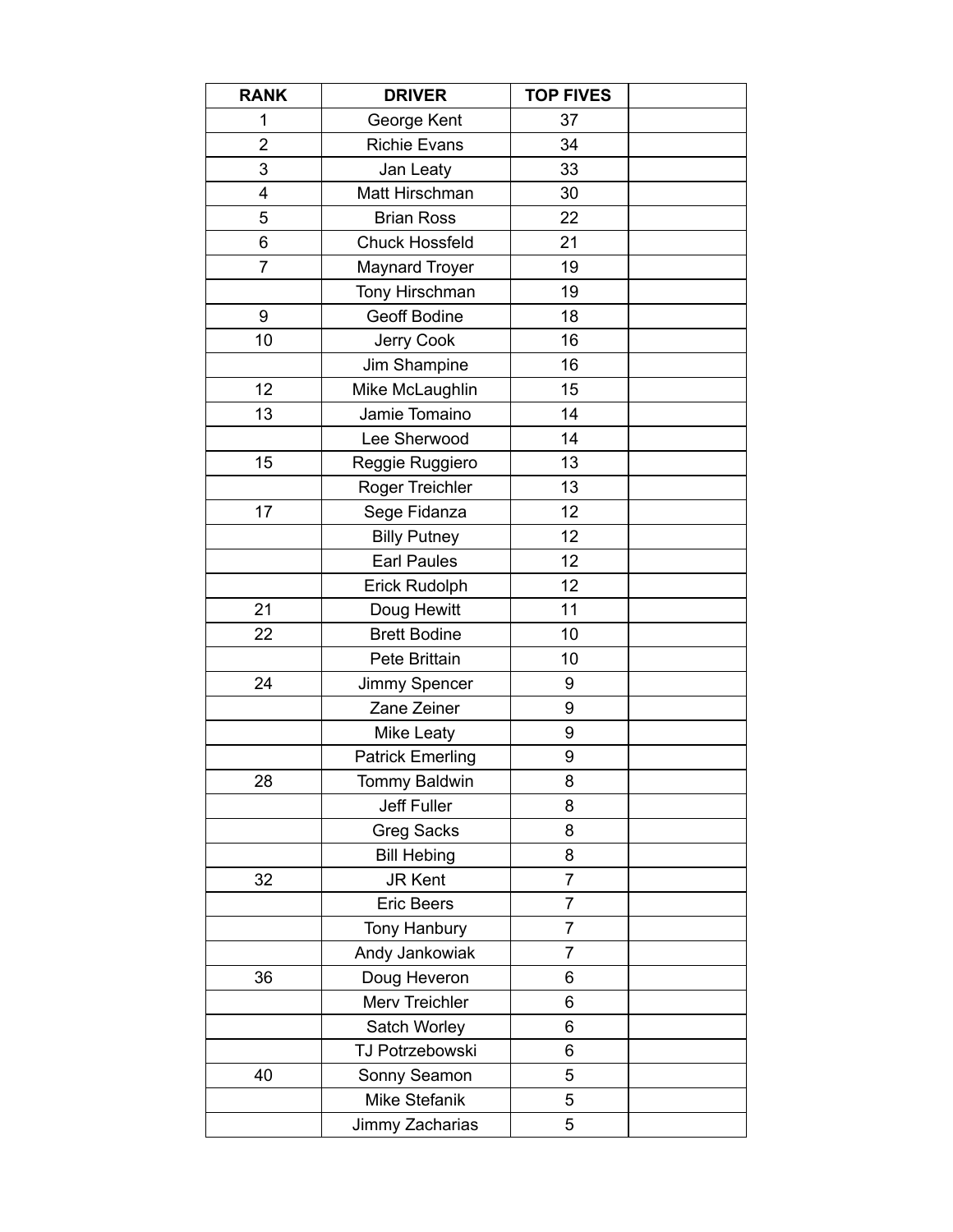|    | <b>Rusty Smith</b>     | 5                       |  |
|----|------------------------|-------------------------|--|
|    | Darren Scherer         | 5                       |  |
|    | Kyle Ebersole          | 5                       |  |
|    | Justin Bonsignore      | 5                       |  |
| 47 | <b>Guy Chartrand</b>   | 4                       |  |
|    | Don Diffendorf         | 4                       |  |
|    | <b>Wayne Edwards</b>   | 4                       |  |
|    | <b>Rick Fuller</b>     | 4                       |  |
|    | Randy Hedger           | 4                       |  |
|    | Mike Loescher          | 4                       |  |
|    | <b>Steve Park</b>      | 4                       |  |
|    | <b>Gary Reichert</b>   | 4                       |  |
|    | <b>Tim Arre</b>        | 4                       |  |
|    | Ken Wooley             | 4                       |  |
|    | <b>Ted Christopher</b> | 4                       |  |
|    | Austin Kochenash       | 4                       |  |
|    | Tyler Rypkema          | 4                       |  |
|    | Ryan Preece            | 4                       |  |
|    | Doug Coby              | $\overline{4}$          |  |
| 62 | Ron Bouchard           | 3                       |  |
|    | <b>Bill Cane</b>       | 3                       |  |
|    | Ron Martin             | 3                       |  |
|    | Dale Merz              | 3                       |  |
|    | Paul Radford           | 3                       |  |
|    | Charlie Rudolph        | 3                       |  |
|    | <b>Tim Mangus</b>      | 3                       |  |
|    | <b>Rick Kluth</b>      | 3                       |  |
|    | Ron Silk               | 3                       |  |
| 71 | <b>Chuck Ciprich</b>   | $\overline{\mathbf{c}}$ |  |
|    | <b>Billy Colton</b>    | $\overline{2}$          |  |
|    | Denis Giroux           | $\overline{2}$          |  |
|    | <b>Billy Griffin</b>   | 2                       |  |
|    | Dean Hoag              | $\overline{c}$          |  |
|    | Tony Jankowiak         | $\overline{c}$          |  |
|    | Charlie Jarzombek      | $\overline{2}$          |  |
|    | Ron Shepard            | $\overline{c}$          |  |
|    | <b>Neil Truesdale</b>  | $\overline{\mathbf{c}}$ |  |
|    | <b>Bentley Warren</b>  | $\overline{2}$          |  |
|    | Don Whalen             | $\overline{2}$          |  |
|    | Jim Winks              | $\overline{2}$          |  |
|    | Mike Ewanitsko         | $\overline{2}$          |  |
|    | Ken Troyer             | $\overline{\mathbf{c}}$ |  |
|    | Rowan Pennink          | $\overline{2}$          |  |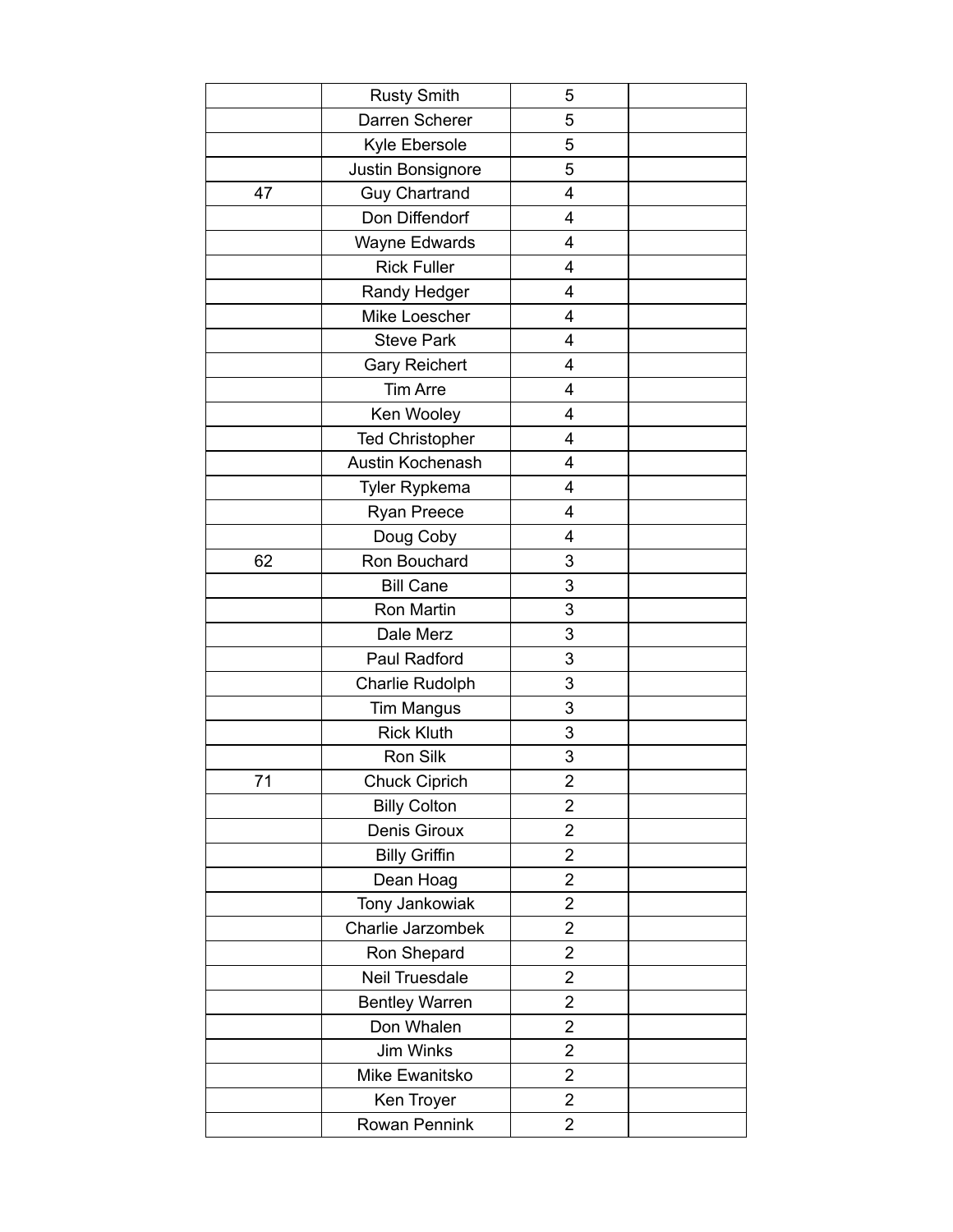|    | <b>Bryan Sherwood</b> | $\overline{c}$          |  |
|----|-----------------------|-------------------------|--|
|    | <b>Timmy Solomito</b> | $\overline{\mathbf{c}}$ |  |
|    | <b>Todd Burley</b>    | $\overline{2}$          |  |
|    | Tommy Catalano        | $\overline{2}$          |  |
|    | Eric Goodale          | $\overline{c}$          |  |
| 91 | Graeme Bolia          | 1                       |  |
|    | <b>Tom Bolles</b>     | 1                       |  |
|    | <b>Bill Carey</b>     | 1                       |  |
|    | <b>Tim Connolly</b>   | 1                       |  |
|    | Jerry Cranmer         | 1                       |  |
|    | Tom Cravenho          | 1                       |  |
|    | Duane Delamarter      | 1                       |  |
|    | <b>SJ Evonsion</b>    | 1                       |  |
|    | Ed Flemke Sr.         | 1                       |  |
|    | Tom Forgione          | 1                       |  |
|    | <b>Dick Fowler</b>    | 1                       |  |
|    | <b>Richie Gallup</b>  | 1                       |  |
|    | <b>Chip Graves</b>    | 1                       |  |
|    | Ray Hendrick          | 1                       |  |
|    | <b>Steve Hoddick</b>  | 1                       |  |
|    | Ryan Holland          | 1                       |  |
|    | Gary lulg             | 1                       |  |
|    | Dan Knoll Jr.         | 1                       |  |
|    | Lou Lazzaro           | 1                       |  |
|    | Daryl Lewis           | 1                       |  |
|    | <b>Mark Malcuitt</b>  | 1                       |  |
|    | Don Mason             | 1                       |  |
|    | <b>Bobby Merz</b>     | 1                       |  |
|    | <b>Ray Miller</b>     | 1                       |  |
|    | <b>Tim Mislin</b>     | 1                       |  |
|    | <b>Mark Newton</b>    | 1                       |  |
|    | Lee Osborne           | 1                       |  |
|    | Bryan Osgood          | 1                       |  |
|    | Carl Pasteryak        | 1                       |  |
|    | John Preston          | 1                       |  |
|    | <b>Billy Rafter</b>   | 1                       |  |
|    | Dave Rezendes         | 1                       |  |
|    | SJ Rotunda            | 1                       |  |
|    | Ken Schrader          | 1                       |  |
|    | Ollie Silva           | 1                       |  |
|    | <b>Bobby Vee</b>      | 1                       |  |
|    | Ron Wallace Sr.       | 1                       |  |
|    | Tom McGrath           | 1                       |  |